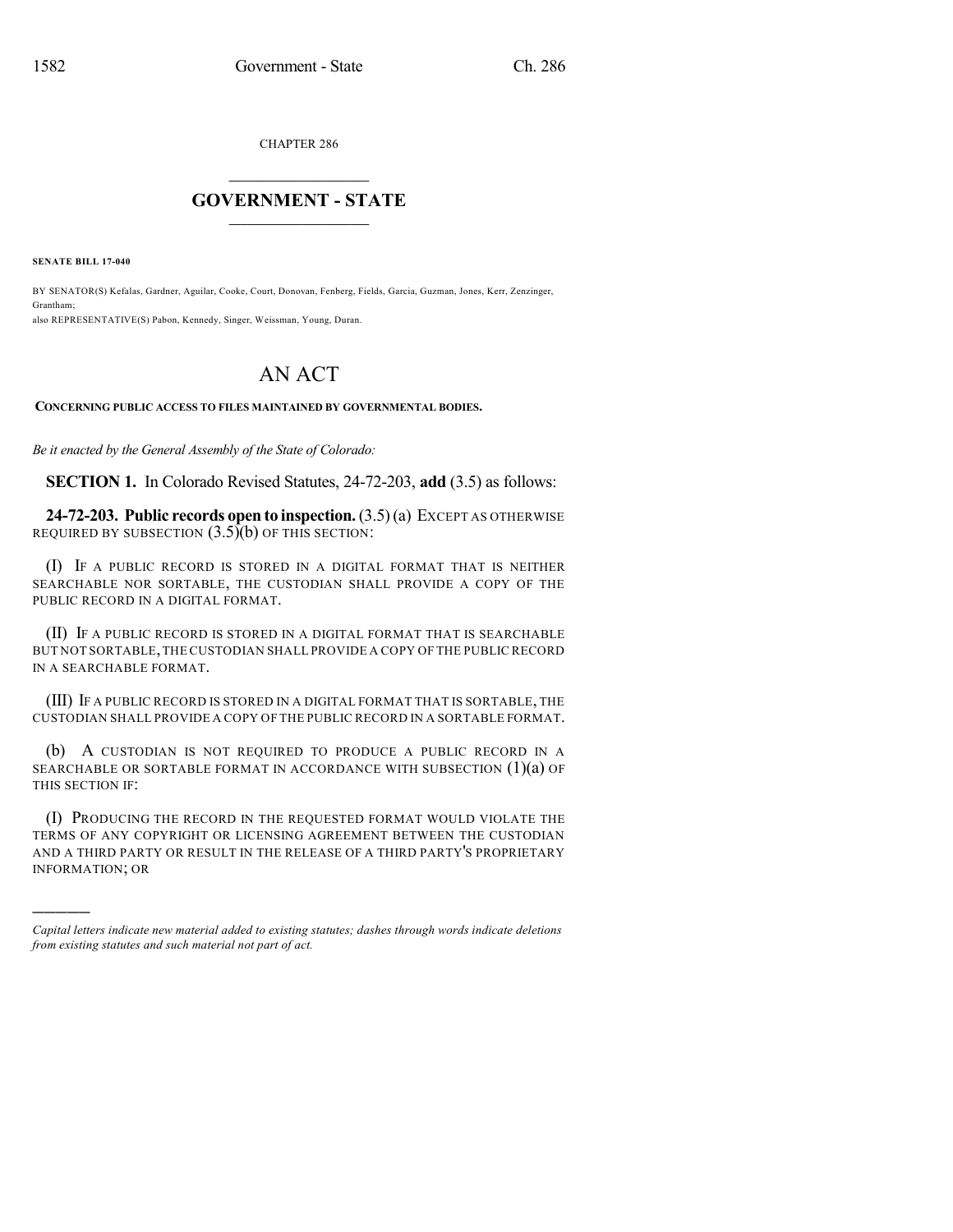(II) AFTER MAKING REASONABLE INQUIRIES, IT IS NOT TECHNOLOGICALLY OR PRACTICALLY FEASIBLE TO PERMANENTLY REMOVE INFORMATION THAT THE CUSTODIAN IS REQUIRED OR ALLOWED TO WITHHOLD WITHIN THE REQUESTED FORMAT, IT IS NOT TECHNOLOGICALLY OR PRACTICALLY FEASIBLE TO PROVIDE A COPY OF THE RECORD IN A SEARCHABLE OR SORTABLE FORMAT, OR IF THE CUSTODIAN WOULD BE REQUIRED TO PURCHASE SOFTWARE OR CREATE ADDITIONAL PROGRAMMING OR FUNCTIONALITY IN ITS EXISTING SOFTWARE TO REMOVE THE INFORMATION.

(c) IF A CUSTODIAN IS NOT ABLE TO COMPLY WITH A REQUEST TO PRODUCE A PUBLIC RECORD THAT IS SUBJECT TO DISCLOSURE IN A REQUESTED FORMAT SPECIFIED IN SUBSECTION  $(1)(a)$  of this section, the custodian shall produce the RECORD IN AN ALTERNATE FORMAT OR ISSUE A DENIAL UNDER SECTION 24-72-204 AND SHALL PROVIDE A WRITTEN DECLARATION ATTESTING TO THE REASONS THE CUSTODIAN IS NOT ABLE TO PRODUCE THE RECORD IN THE REQUESTED FORMAT. IF A COURT SUBSEQUENTLY RULES THE CUSTODIAN SHOULD HAVE PROVIDED THE RECORD IN THE REQUESTED FORMAT, ATTORNEY FEES MAY BE AWARDED ONLY IF THE CUSTODIAN'S ACTION WAS ARBITRARY OR CAPRICIOUS.

(d) ALTERING AN EXISTING PUBLIC RECORD,OR EXCISINGFIELDS OF INFORMATION PURSUANT TO THIS SUBSECTION  $(3.5)$  to remove information that the CUSTODIAN IS EITHER REQUIRED OR PERMITTED TO WITHHOLD, DOES NOT CONSTITUTE THE CREATION OF A NEW PUBLIC RECORD.

(e) NOTHING IN THIS SUBSECTION (3.5)RELIEVES OR MITIGATES THE OBLIGATIONS OF A CUSTODIAN TO PRODUCE A PUBLIC RECORD IN A FORMAT ACCESSIBLE TO INDIVIDUALS WITH DISABILITIES IN ACCORDANCE WITH TITLE II OF THE FEDERAL "AMERICANS WITH DISABILITIES ACT OF 1990", 42U.S.C. SEC. 12131 ET. SEQ., AND OTHER FEDERAL OR STATE LAWS.

**SECTION 2.** In Colorado Revised Statutes, 24-72-204, **amend** (2)(a)(VIII)(A),  $(3)(a)(I)$ , and  $(5)$  as follows:

**24-72-204. Allowance or denial of inspection - grounds- procedure - appeal - definitions.** (2) (a) The custodian may deny the right of inspection of the following records, unless otherwise provided by law, on the ground that disclosure to the applicant would be contrary to the public interest:

(VIII) (A) Specialized details of EITHER security arrangements or investigations OR THE PHYSICAL AND CYBER ASSETS OF CRITICAL INFRASTRUCTURE,INCLUDINGTHE SPECIFIC ENGINEERING, VULNERABILITY, DETAILED DESIGN INFORMATION, PROTECTIVE MEASURES, EMERGENCY RESPONSE PLANS, OR SYSTEM OPERATIONAL DATA OF SUCH ASSETS THAT WOULD BE USEFUL TO A PERSON IN PLANNING AN ATTACK ON CRITICAL INFRASTRUCTURE BUT THAT DOES NOT SIMPLY PROVIDE THE GENERAL LOCATION OF SUCH INFRASTRUCTURE. Nothing in this subparagraph (VIII) SUBSECTION  $(2)(a)(VIII)$  prohibits the custodian from transferring records containing specialized details of EITHER security arrangements or investigations OR THE PHYSICAL AND CYBER ASSETS OF CRITICAL INFRASTRUCTURE to the division of homeland security and emergency management in the department of public safety, the governing body of any city, county, city and county, or other political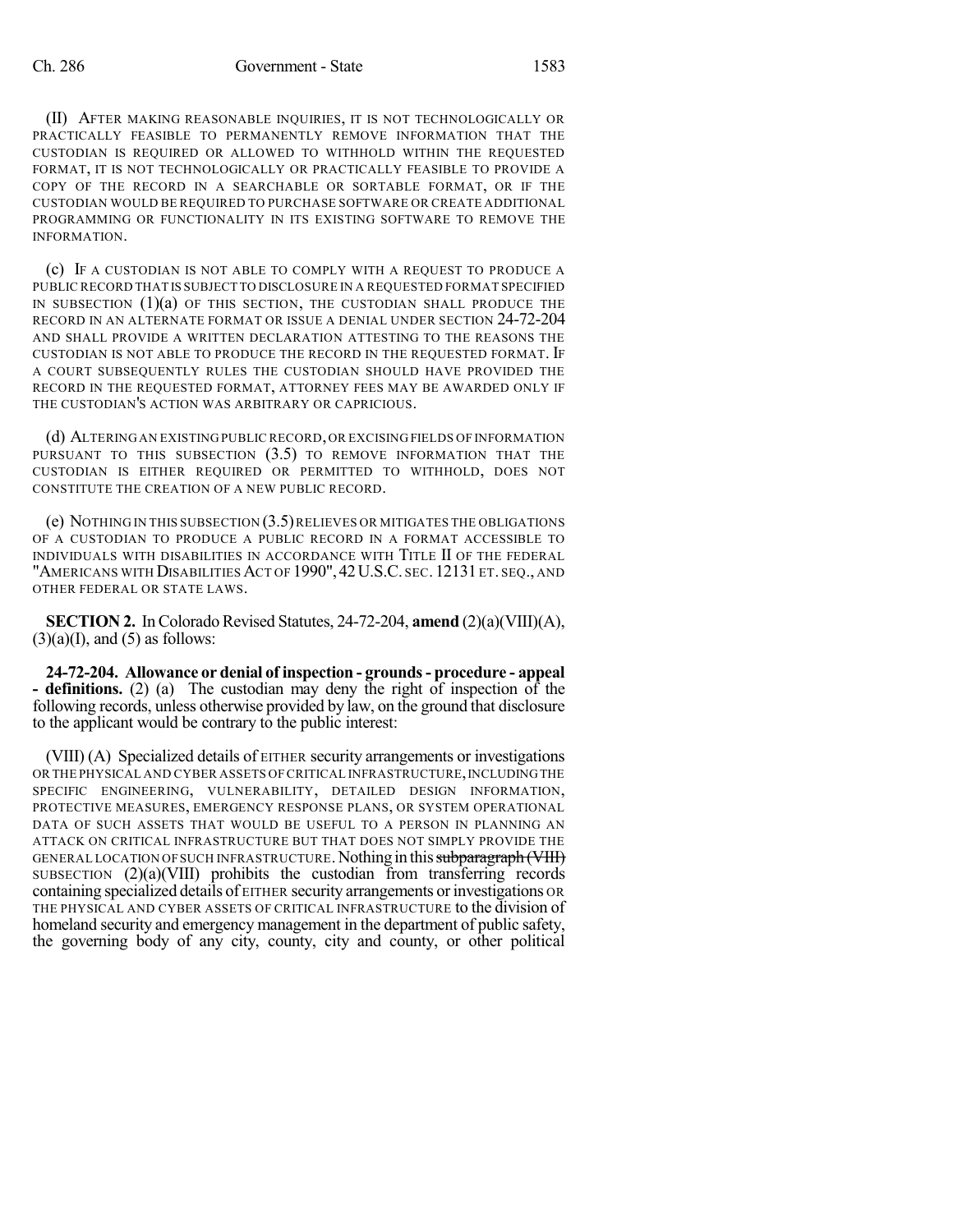subdivision of the state, or any federal, state, or local law enforcement agency; except that the custodian shall not transfer any record received from a nongovernmental entity without the prior written consent of the entity unless such information is already publicly available.

(3) (a) The custodian shall deny the right of inspection of the following records, unless otherwise provided by law; except that any of the following records, other than letters of reference concerning employment, licensing, or issuance of permits, shall be available to the person in interest under this subsection (3):

(I) Medical, mental health, sociological, and scholastic achievement data, AND ELECTRONIC HEALTH RECORDS, on individual persons, other than scholastic achievement data submitted as part of finalists' records as set forth in subparagraph  $(XI)$  of this paragraph (a) SUBSECTION  $(3)(a)(XI)$  OF THIS SECTION and exclusive of coroners' autopsy reports and group scholastic achievement data from which individuals cannot be identified; but either the custodian or the person in interest may request a professionally qualified person, who shall be furnished by the said custodian, to be present to interpret the records;

(5) Except as provided in subsection (5.5) of this section, any person denied the right to inspect any record covered by this part 2 OR WHO ALLEGES A VIOLATION OF SECTION 24-72-203 (3.5) may apply to the district court of the district wherein the record is found for an order directing the custodian of such record to show cause why the custodian should not permit the inspection of such record; except that, at least three business days prior to filing an application with the district court, the person who has been denied the right to inspect the record shall file a written notice with the custodian who has denied the right to inspect the record informing said custodian that the person intends to file an application with the district court. Hearing on such application shall be held at the earliest practical time. Unless the court finds that the denial of the right of inspection was proper, it shall order the custodian to permit such inspection and shall award court costs and reasonable attorney fees to the prevailing applicant in an amount to be determined by the court; except that no court costs and attorney fees shall be awarded to a person who has filed a lawsuit against a state public body or local public body and who applies to the court for an order pursuant to this subsection (5) for access to records of the state public body or local public body being sued if the court finds that the records being sought are related to the pending litigation and are discoverable pursuant to chapter 4 of the Colorado rules of civil procedure. In the event the court finds that the denial of the right of inspection was proper, the court shall award court costs and reasonable attorney fees to the custodian if the court finds that the action was frivolous, vexatious, or groundless.

**SECTION 3.** In Colorado Revised Statutes, **repeal** 24-72-206 as follows:

**24-72-206. Violation - penalty.** Any person who willfully and knowingly violates the provisions of this part  $2$  is guilty of a misdemeanor and, upon conviction thereof, shall be punished by a fine of not more than one hundred dollars, or by imprisonment in the county jail for not more than ninety days, or by both such fine and imprisonment.

**SECTION 4. Act subject to petition - effective date.** This act takes effect at